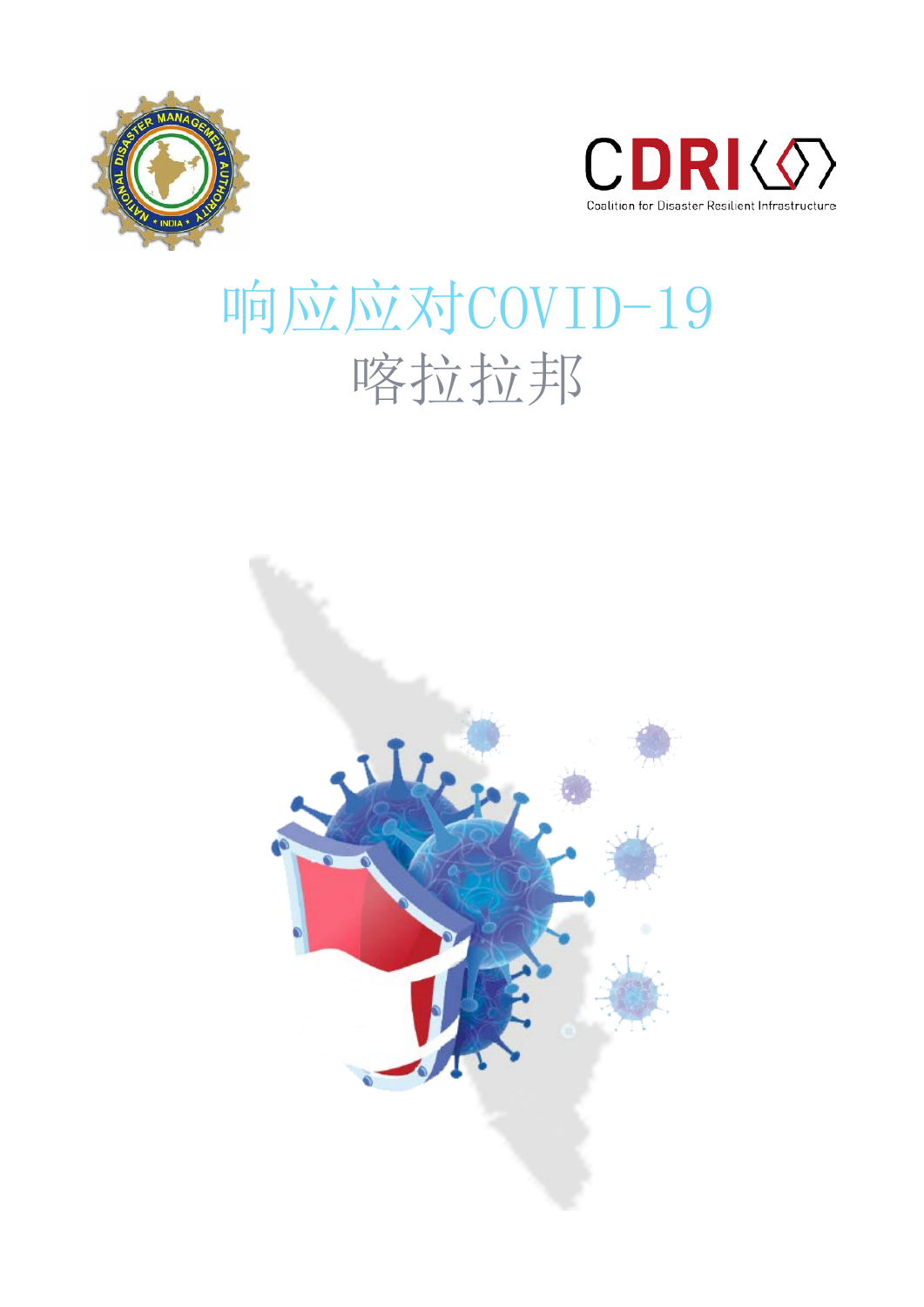

明,全球抗击COVID-19的战役给许多国家<br>带来了挑战,印度也不例外。包对于许多国 带来了挑战,印度也不例外。包对于许多国 家,包括括印度来说都是一次挑战。世人对 这种病毒响应的应对方式多种多样;虽然这 种疾病的特点和主要传播方式在全世界都是 相似的,但诸如人口密度、社会互动模式交 往的方式和地方当地的公共卫生系统的能力 等地方因素决定了疾病的进程。这个道理适 用全州这甚至可以应用在邦的层面上;从地 理和人口上来看,印度是一个多元化国家, 地理位置众多,人口结构纷繁,全州各个邦 的反应应对方式也各不相同。在许多地方, 创新的动力在于当地的主动性、资源及奉献 印度一个州能给世人什么教训呢?业已证

许多鼓舞人心的成功故事——喀拉拉邦便是 这样一个杰出的例 子。事实上,喀拉拉邦 国际社会的关注。 当地富有创新、智慧以及承诺的倡议造就了 抗击COVID-19所进行的严苛战役早就引起了

喀拉拉邦位于印度次大陆西南端, 行政区划 分成14个区。人口大约3500万,略低于加拿 大,其居住的地理面积不足加拿大的1/200 。该州无比独特邦独一无二, 识字率在全国 最高,已经在教育、卫生和社会公平方面取 得显著成就。作为印度海外侨民的组成部 分,该州还向世界输送许多工人,在医疗保 健和工程建设等许多领域做出了贡献。



### 喀拉拉邦: 概述

- 2020年12月12日の12番の一つ『スンジンロロン<br>回到相对安全的地方。 当喀拉拉邦在2020年1月30日 began to return home, to relative safety. When Kerala 报告印度的第一个COVID-19病例(IDFC研究所,2020 registered India's first COVID-19 case on 30th January, 年)时,该州邦已经做好了准备。在报告第一个病例 - 2020 (2020), the state was prepared. Four and state was prepared. For all the state was prepared. For all th<br>前四天, 喀拉拉邦政府(GoK)已经发布了新型冠状病 n: [2000] Registering its first case, Government of Kerala and Kerala and Kerala and Kerala and Kerala and Ker (Gok) had already released on the coronavirus-specific coronavirus-specific coro<br>院准备工作和监测。随后几周,一系列综合措施陆续 guidelines that established cases and the cases of the cases of the cases of the cases of the cases of the cas<br>出台。州政府报告第二个病例的时间在2020年2月42 sampling protocol, hospital preparedness and surveillance. 日(第4天)。这时,州邦政府已经修改了测试检测 Over the weeks that followed compressed of compressed of compressed of compressed of compressed of compressed <br>和跟踪追溯规程,并建立了当地的测试检测实验室。 measure were related out. By the time, the second case  $\frac{1}{2}$  the second case  $\frac{1}{2}$  the second case  $\frac{1}{2}$ 对病人进行快速筛查和检疫隔离,隔离分开他们的接 随着病毒开始向全世界传播,一些印度人开始回国,

and  $\alpha$  is contact that is parameter and isolation of the state of the state of the state of the state of the state of the state of the state of the state of the state of the state of the state of the state of the state 触者,这使输入性病例的传播推迟了40天, 直至喀 拉拉邦

………<br>看到在帕萨纳姆希塔地区发生爆发了第一次群体性疫 days, until Kerala witnessed its first cluster outbreak in the 情。在随后的两天时间里报告14个确诊病例。  $\frac{1}{2}$  to  $\frac{1}{2}$  (confirmed cases of 14 confirmed cases of 14 confirmed cases of 14 confirmed cases of 14 confirmed cases of 14 confirmed cases of 14 confirmed cases of 14 confirmed cases of 14 confirmed cases of 14

鉴于病毒早期在喀拉拉邦的传播, 值得赞扬称赞的是 Given the early spread of the virus in the virus in the virus in the virus in the virus in the virus in the vi<br>天的周期里已经连续两天出现零个新增病例。公共的 COMMANDADOSTXCOM AS TWO CONSECUTIVE zero new cases over the 100- day period from the day it 以前在2018处理尼帕病毒的经验,这使得该州邦能够 <sub>フ・12</sub>. ニューランニョン Hytorical is relatively its symphones of The Symphones of The Given its relatively in the Symphones o efficient public health care systems, backed by strong 该州邦自从报告第一个COVID-19病例之日算起, 在100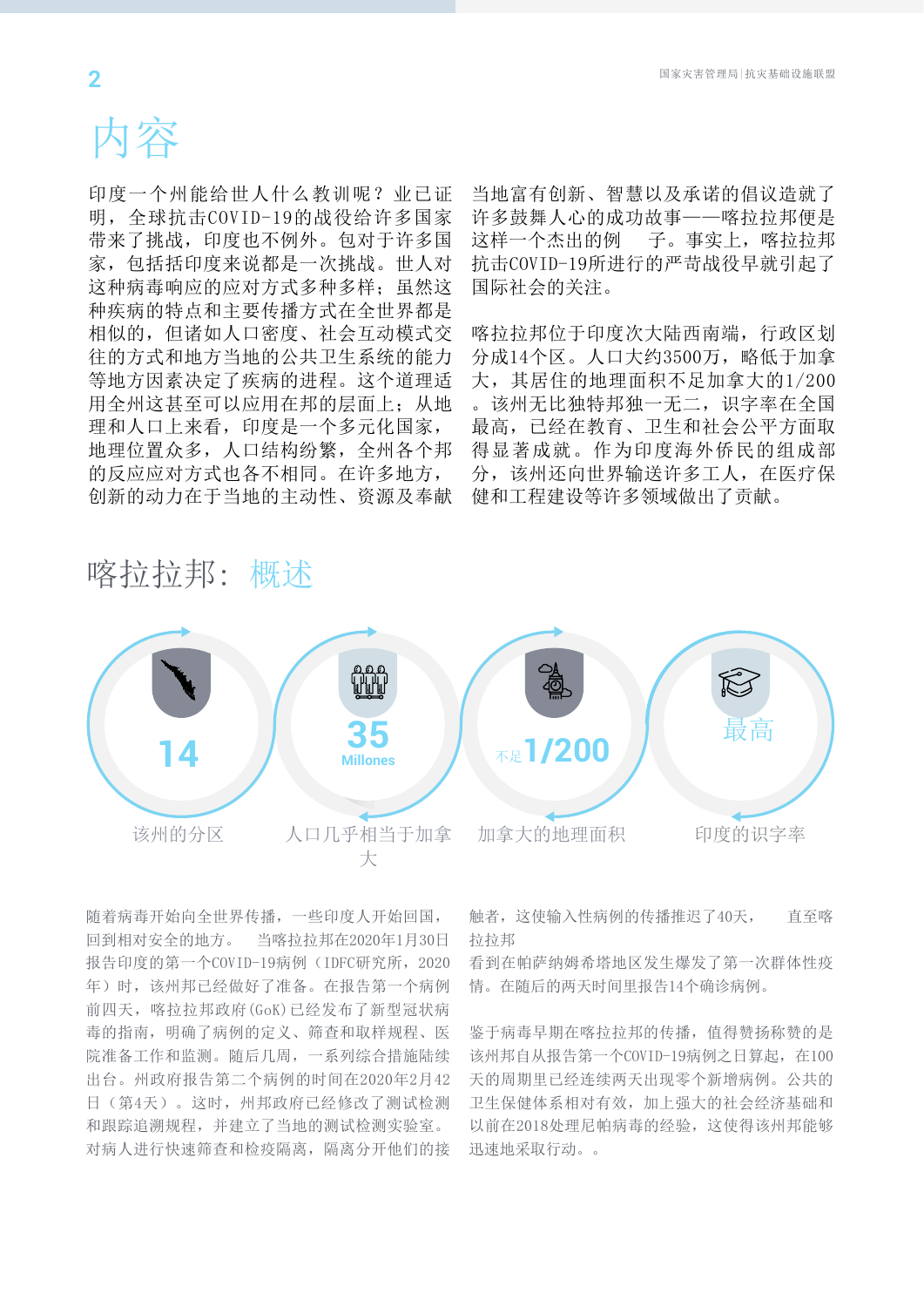喀拉拉邦早在一月份就做好了应对该流行病的准备。该 州邦在遏制病毒方面遵循经历时间考验的病例识别、隔 离、追踪接触和包含病毒的漏洞映射弱点定位。喀拉拉 邦的公共医疗保健系统的设施分散在在州、区、分区、 潘查雅特和病房。从基层卫生中心到医学院,各级政府 的医院都有明确的责任。实地工作人员,包括卫生检查 员、ASHA(经认可的社会卫生活动家)工人们以团队的 形式发挥第一道防线的作用,即

使在偏远地区也能够联系到人们。也能联系到边远地 区的人们。中层的协调工作主要由地区收集员完成, 他们与地区医务人员及地区级警官密切合作。该州邦 采取的旗舰措施之一是开发COVID的一线治疗中心和 COVID-19的护理中心。当地的检测实验室、按地区的 划拨,以及后来的步入式样品亭,使得喀拉拉邦能够 迅速扩大检测能力,并且随着时间的推移,能够进行 大规模的筛查和血清学检测。。



COVID-19喀拉拉邦图,2020年6月

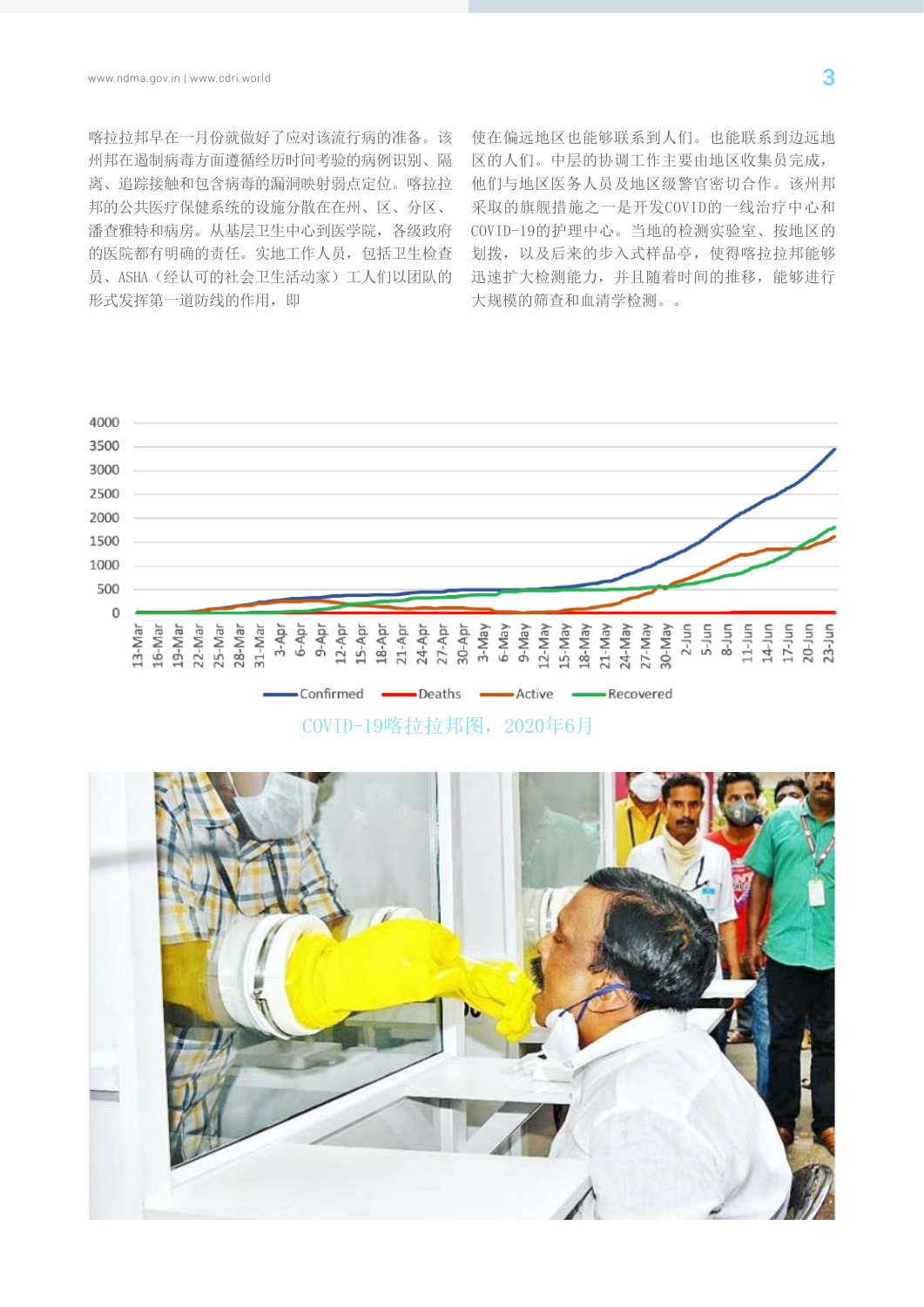### 创新和成果  $I = \frac{1}{2}$



喀拉拉邦应对Covid-19的策略主要集中在三个主 要方面: 有效的风险沟通策略、基于社区的工作 方法以及社会福利政策。

#### 有效的风险沟通 social welfare policies.

喀拉拉邦政府建立了明确的沟通渠道,向公 众通报情况,核实媒体的猜测,关注人们在 家隔离的需要,并消除假新闻。用图形公开 Covid-19患者的路线图, 以便确定可识别可 能接触过该病毒的人们,并立即加以隔离。事 实证明,这是非常有效的措施,因为它促使 有关人员联系当局,并帮助查明被当局漏掉的 人员。定期向公众传播监测数据有助于赢得 outhorities in the authorities in the authorities in the authorities in the authorities 部长每天晚上举行新 闻发布会, 分享有关病 例数量、康复和死亡病例、政府举措等方面的 and helped in its contribution in interpretation in the misseum of  $\mu$ 



信息,并强调预防措施的重要性,进一步安抚 公众。喀拉拉邦政府还推出了一种移动应用程 序,称之"GoK直接",以确保公众能够获得有 关监测症状、联系卫生官员、自我保健和隔离 等方面的正确信息。为了提高意识改变行为, 我们发起了一场"打破链条"的公共卫生运动 个人卫生战役,提倡个人卫生习惯和社会保持 社交距离。这场运动在很大程度上成功地遏制 了病毒的传播。  $\frac{1}{2}$  $\frac{1}{\sqrt{2}}$  monitoring symptoms,  $\frac{1}{\sqrt{2}}$  and  $\frac{1}{\sqrt{2}}$  and  $\frac{1}{\sqrt{2}}$  and  $\frac{1}{\sqrt{2}}$  and  $\frac{1}{\sqrt{2}}$  and  $\frac{1}{\sqrt{2}}$  and  $\frac{1}{\sqrt{2}}$  and  $\frac{1}{\sqrt{2}}$  and  $\frac{1}{\sqrt{2}}$  and  $\frac{1}{\sqrt{2}}$  and  $\frac{1}{\sqrt{2}}$  and

#### $\left(\begin{matrix} \bullet\end{matrix}\right)$ 社区的工作方法  $s$  in containing the spread of the virus.

积极参与社区活动一直是喀拉拉邦应对战略 的一个显著特点。为了确保人们严格遵守" 居家隔离"的政策,邻里观察计划已经落实 到位, 地区管理局还设立了WhatsApp号码, 公众可用以举报违规人员。地面监控系统以 社区为基础,包括地方政府的民选代表、名 为"Kudumbashree"的自助组织(SHG)的成员 was created by the district administration, which the district administration, which the district administration, which the district administration, which the district administration, which the district administration, whi 以及挺身而出做做志愿工作的人员。创建了一 个门户网站,让志愿者参与进来,任何人都可 以在地方层次政府层面注册。设立帮助热线, 由志愿者帮助老年人确保药品和食品的供应。 在"Kudumbashree"的支持下, 地方政府还设 立了社区厨房,确保有需要的人可以随时得到 烧熟的饭菜。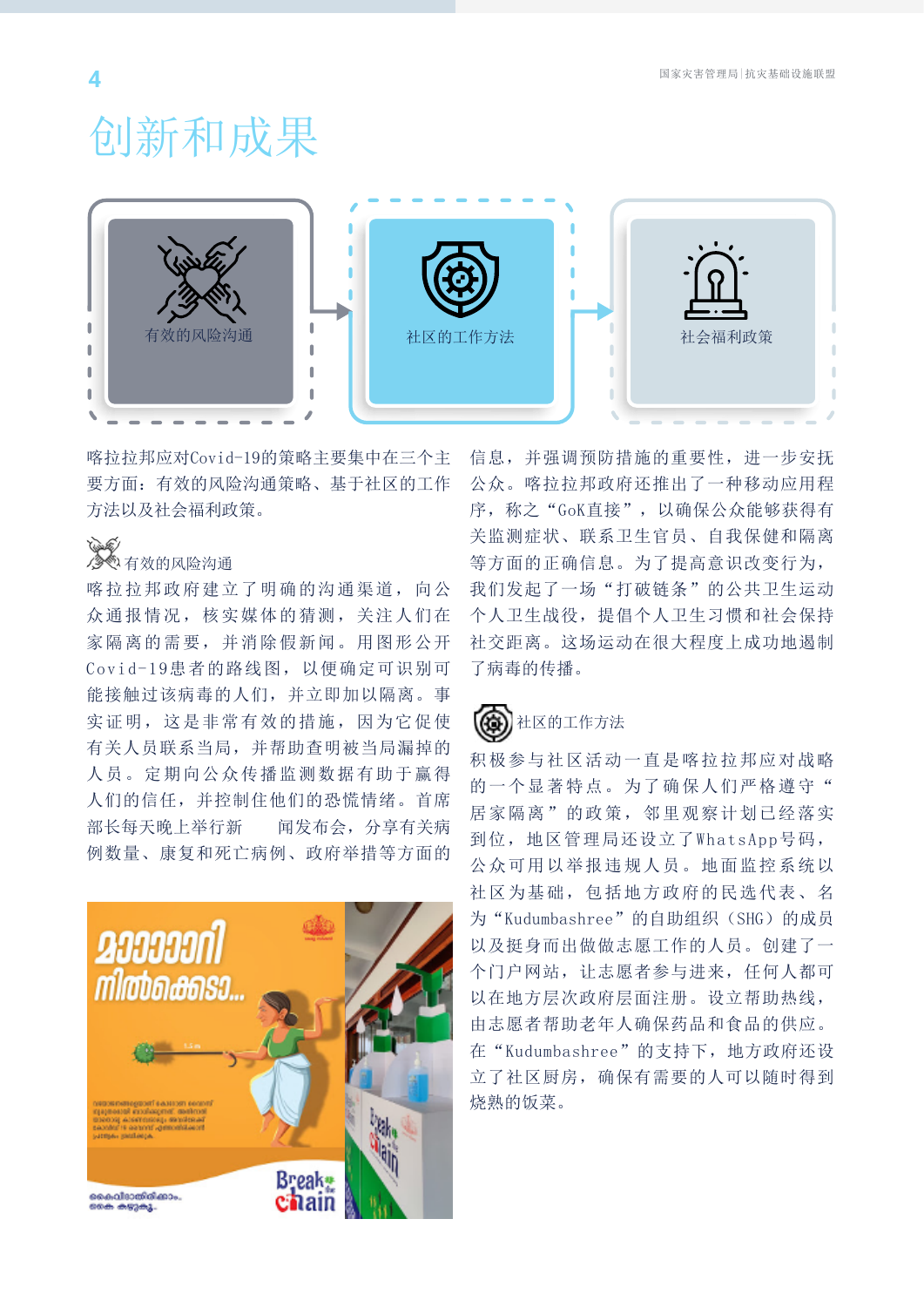

除了采取适当的控制措施、充分的检测、追踪和 治疗以外,喀拉拉邦政府还通过周到的措施满足 卫生工作者、被称为"外来工"的移民工人、孤 立的被隔离的病人和其他弱势群体的需求,确保 了这一过程能够在社会和经济层面保护他们。已 作出安排,为在家隔离的人们送去"必需品",

即使学校关门,也要把午餐送到儿童手里,并且 在全州邦建立了心理健康帮助热.

线。为"外来工"做了特别安排,向他们提供熟 食/食材和娱乐,并定期监测营地内的卫生和卫 生设施。喀拉拉邦政府还宣布了一项2000亿卢比 的救助计划,用专项资金解决卫生危机卫生举 措、贷款和免费的免费口粮。

### 前进的道路

虽然喀拉拉邦在应对全球大流行病方面采取了相 对有效的战略而受到称赞,但该州邦还面临着许 多即将到来的挑战。在过去两年时间里,喀拉拉 邦经历了最严重的水灾;这些水灾造成了广泛的 破坏,尽管州该邦尽了最大努力,并得到了世界 各地,尤其侨民的援助,有些地区仍有待恢复。 由于该州邦正准备应对8月份的强季风,需要采 取预防措施控制季风的蔓延,同时要考虑到可能 发生的进一步洪水和山体滑坡的连锁反应。

喀拉拉邦目前报告COVID-19病例有所上升,截至 6月24日,星期三,一天新增152个新病例;目前 已报告3063例确诊病例和23例死亡病例。

该州准备应对的另一个挑战是喀拉拉邦庞大的外 籍人口侨民,而且他们仍在继续返乡。预计存在 一种主要的反向迁移趋势,特别来自中东(目前 属于COVID-19的热点地区)。虽然喀拉拉邦刚刚 设法让使曲线走平,但随着侨民返回该州邦,活 跃的COVID-19病例激增。由于COVID-19危机,该 州邦预计将出现最大数量的外籍人士侨民涌入。 该州邦通过增加医院床位和隔离中心,为他们返 乡做准备。

尽管喀拉拉邦处理危机的方式值得赞扬,但一场 经济危机却笼罩着整个国家。大约20%的喀拉拉 邦人口居住在国外,随着持续的危机,大量的 外籍人士侨民已经返回喀拉拉邦(《政策圈》,

2020)。这使喀拉拉邦处于一个独有独特的脆弱 地位,

原因在于病毒的风险增加和外国汇款的减少。外 国汇款占喀拉拉邦经济的三分之一,预计今年汇 款将下降15-20%,喀拉拉邦在恢复经济方面将面 临严峻挑战(《资金控制》,2020)。旅游业在 促进国家经济方面也发挥着重要作用。该行业占 州邦GDP的10%。由于当前的危机,该行业正面临 前所未有的停滞(《The Lede》,2020)。为了 经济复苏,喀拉拉邦可以考虑通过探索"旅游 泡泡"的概念开放旅游业。澳大利亚、新西兰 和斐济等太平洋国家正在考虑这个概念,向无 COVID-19病毒国家的国际游客开放边境。在喀拉 拉邦,也可以通过开放有限的旅游景点等探索类 似的方法,例如回水区闭塞之地或山中避暑地, 探索类似的方法。游客可以被安置在远离普通的 社区的隔离区,并且为机场出发的游客设立一个 专门区,直至他们被转移到在地理上隔绝的度假 胜地。现有的国家应对机制可以通过严格的预防 措施处理国际游客的流入。考虑到喀拉拉邦已经 建立了一种可靠的应对机制,这些措施的可行性 可以被视为振兴重启经济的步骤。

喀拉拉邦成功应对COVID-19危机的关键在于精心 的计划,这是从控制尼帕病毒爆发的战斗和有效 领导中吸取的教训。喀拉拉邦的开创性模式还指 导其它国家和地区应对当前的流行病。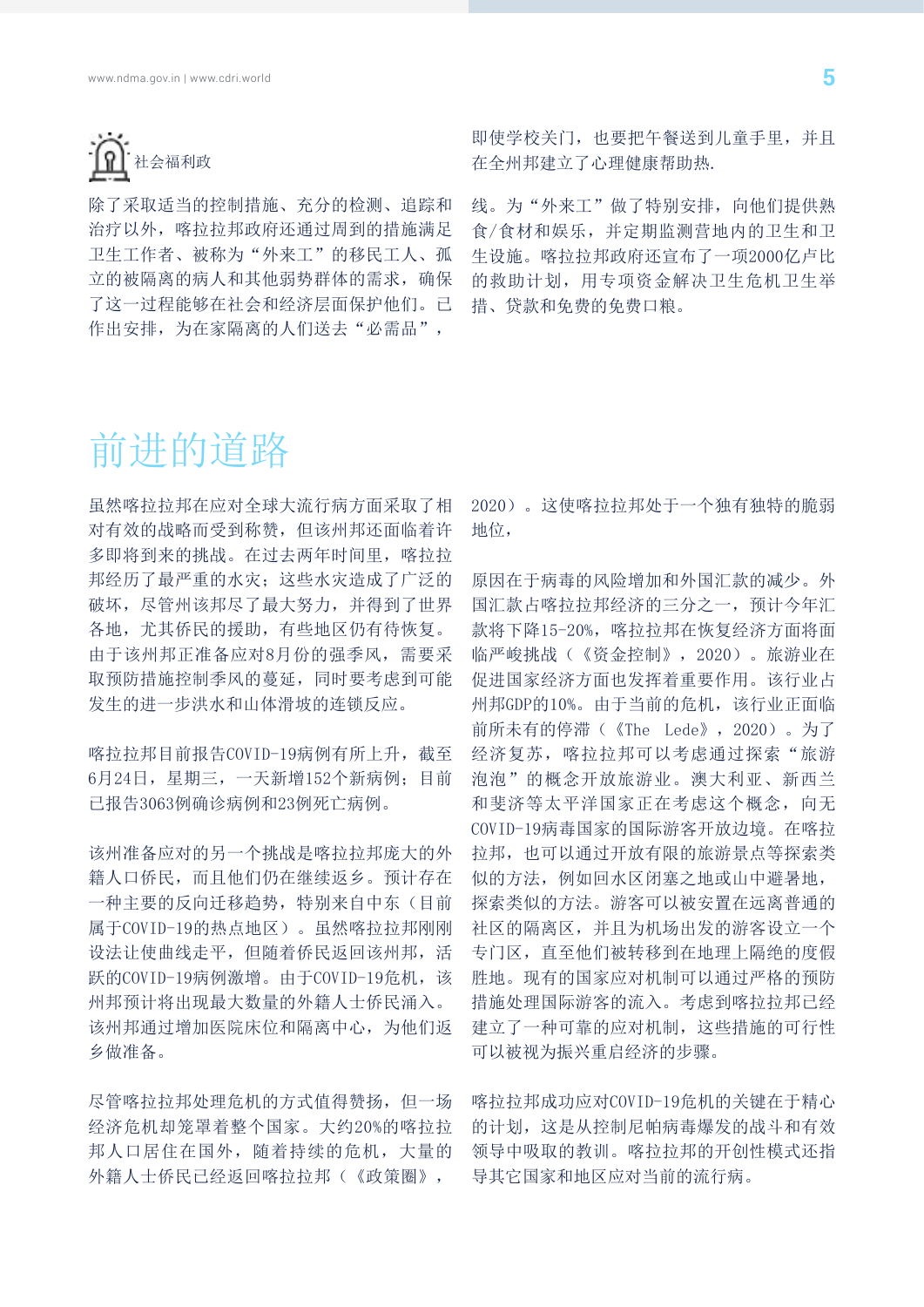## 参考文献

- 喀拉拉邦政府。(2020)。关于喀拉拉邦。检索喀拉拉邦政府的资料:https://kerala.gov.in/about-kerala
- 哈夫波斯特 。(2020年5月22日)。喀拉拉邦抗击冠状病毒的下一次重大挑战:雨季,经济危机。检索哈夫波 斯特的资料:https://www.huffingtonpost.in/entry/kerala-coronavirus-challenges-monsoon-economy\_ in\_5ebe6c39c5b6973fbc5d5015
- 印度的观点。(2020)。喀拉拉邦对Covid-19的管理:关键的经验教训
- IDFC研究所。(2020)。喀拉拉邦应对COVID-19的策略:指导方针和经验教训,供印度其它州借鉴。
- IDFC研究所。(2020年6月11日)。喀拉拉邦响应COVID-19:10幅图表表示病毒的100天。
- 《今日印度》。(2020年4月19日)。每州一个国家:庞大的人口使得印度抗击Covid-19的战役超过世上各国加在一 起。 检索《今日印度》: https://www.indiatoday.in/india/story/coronavirus-cases-india-states-populationcomparison-countries-graphic-1668354-2020-04-18。
- 《资金控制》。(2020年5月12日)。COVID-19 | 喀拉拉邦必须抛弃旧方式,重新定义其生长咒语。检索资金控制: https://www.moneycontrol.com/news/india/covid-19-kerala-must-abandon-its-old-ways-and-redefine-itsgrowth-mantra-5253961.html
- 《政策圈》。(2020年6月1日)。喀拉拉邦成功抗击Covid-19的八大因素。检索政策圈: https://www.policycircle. org/opinion/eight-factors-behind-keralas-successful-covid-19-response/
- 《印度教徒报》。(2020年5月27日)。预计在6月13日以后 NoRKs 的反向迁移激增。检索印度教徒报: https:// www.thehindu.com/news/national/kerala/spurt-in-reverse-migration-of-norks-expected-after-june-13/ article31687576.ece
- 《印度教徒报》。(2020年3月28日)。效率之州:喀拉拉邦如何应对冠状病毒的危机。检索印度教徒报: https://www. thehindu.com/society/state-of-efficiency-how-kerala-has-handled-the-crisis/article31181276.ece
- 《卫报》。(2020年4月21日)。印度喀拉拉邦如何让冠状病毒曲线走平。检索《卫报》:https://www.theguardian. com/commentisfree/2020/apr/21/kerala-indian-state-flattened-coronavirus-curve
- 《The Lede》。(2020年3月29日)。COVID-19可能会前所未有地削弱喀拉拉邦的经济。检索《The Lede》: https:// www.thelede.in/kerala/2020/03/29/covid-19-could-cripple-keralas-economy-like-never-before
- 《新闻时刻》(2020年4月13日)。《新闻时刻》检索《雨季来临》,喀拉拉邦在对抗COVID-19的战斗中可能面临新的 挑: https://www.thenewsminute.com/article/come-monsoon-kerala-may-face-new-challenges-fight-againstcovid-19-122461
- 《海峡时报》。(2020年6月24日)。"绝望的"斐济看到澳大利亚和新西兰的无病毒旅游泡泡。检索海峡时报: https://www.straitstimes.com/asia/australianz/desperate-fiji-eyes-virus-free-tourism-bubble-withaustralia-and-new-zealand